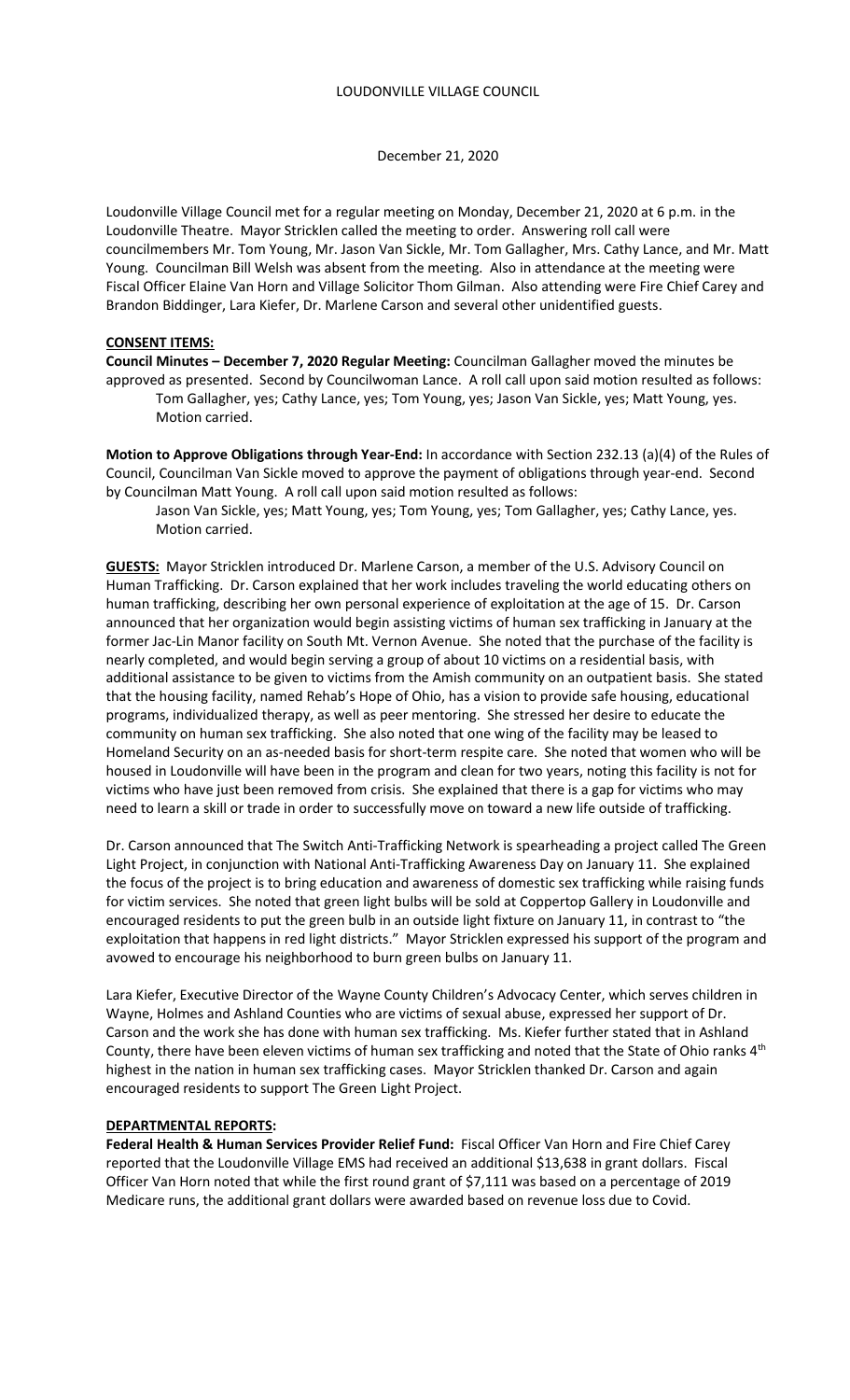December 21, 2020

#### **LEGISLATION:**

# **ORDINANCE 51-2020**

# **AN ORDINANCE TO MAKE TEMPORARY APPROPRIATIONS FOR THE CURRENT EXPENSES AND ORDINARY EXPENDITURES OF THE VILLAGE OF LOUDONVILLE, STATE OF OHIO, DURING THE FISCAL YEAR ENDING DECEMBER 31, 2021 AND DECLARING AN EMERGENCY**

#### VOTE TO SUSPEND THE RULES

Councilman Gallagher moved to suspend the rules of the law, which require an ordinance to be read on three different days, for Ordinance 51-2020. Councilman Matt Young seconded the motion. A roll call upon said motion resulted as follows:

Tom Gallagher, yes; Matt Young, yes; Tom Young, yes; Jason Van Sickle, yes; Cathy Lance, yes. Motion carried.

## ADOPTION VOTE

Councilman Gallagher moved that Ordinance 51-2020 be passed as read. Second by Councilman Matt Young. A roll call upon said motion resulted as follows:

Tom Gallagher, yes; Matt Young, yes; Jason Van Sickle, yes; Tom Young, yes; Cathy Lance, yes. Motion carried.

### **ORDINANCE 52-2020**

## **AN ORDINANCE TO AMEND THE APPROPRIATIONS FOR THE CURRENT YEAR AND DECLARING AN EMERGENCY.**

### VOTE TO SUSPEND THE RULES

Councilman Van Sickle moved to suspend the rules of the law, which require an ordinance to be read on three different days, for Ordinance 52-2020. Councilwoman Lance seconded the motion. A roll call upon said motion resulted as follows:

Jason Van Sickle, yes; Cathy Lance, yes; Tom Young, yes; Tom Gallagher, yes; Matt Young, yes. Motion carried.

### ADOPTION VOTE

Councilman Van Sickle moved that Ordinance 52-2020 be passed as read. Second by Councilwoman Lance. A roll call upon said motion resulted as follows:

Jason Van Sickle, yes; Cathy Lance, yes; Tom Young, yes; Tom Gallagher, yes; Matt Young, yes. Motion carried.

#### **OLD BUSINESS:**

**Electric Aggregation:** Council reviewed the Community Electric Aggregation Notification letter that will be mailed to residents and small businesses within the next day or two by Energy Harbor. There were no objections voiced.

**Cares Act Funds:** Council reviewed and approved without dissent several proposed purchases from the Cares Act funds including: 1) Video equipment for the Ohio Theatre for the Arts Alive Performing Arts Education Program. Councilwoman Lance noted that the Theatre Director asked to revise her written request from \$8,000 to \$10,000 for additional equipment to improve the livestream capabilities necessary to continue to navigate the requirements during the pandemic while continuing to provide educational programs for the community in the theatre (\$10,000). 2) Disinfection and cleaning of carpets in the public areas in the theatre, Police Station, building lobby, Village Office, and Administrator's Office by American Carpet Cleaning (\$830). 3) Push/pull hardware for the theatre bathroom doors (\$200). 4) Touchless toilets and faucets for the restrooms at the pool, Riverside concession stand restrooms, Brentwood restrooms. The quotes for the restrooms will have a final review by the Village Administrator and the Maintenance Superintendent to determine exactly what is needed for the restrooms when Administrator Young returns to work.

**2021 Salary Ordinance:** Council Finance Chair Lance reported that the Committee met a second time to review the proposed increases, which will be presented to Council for consideration at the January 4, 2021 Council meeting.